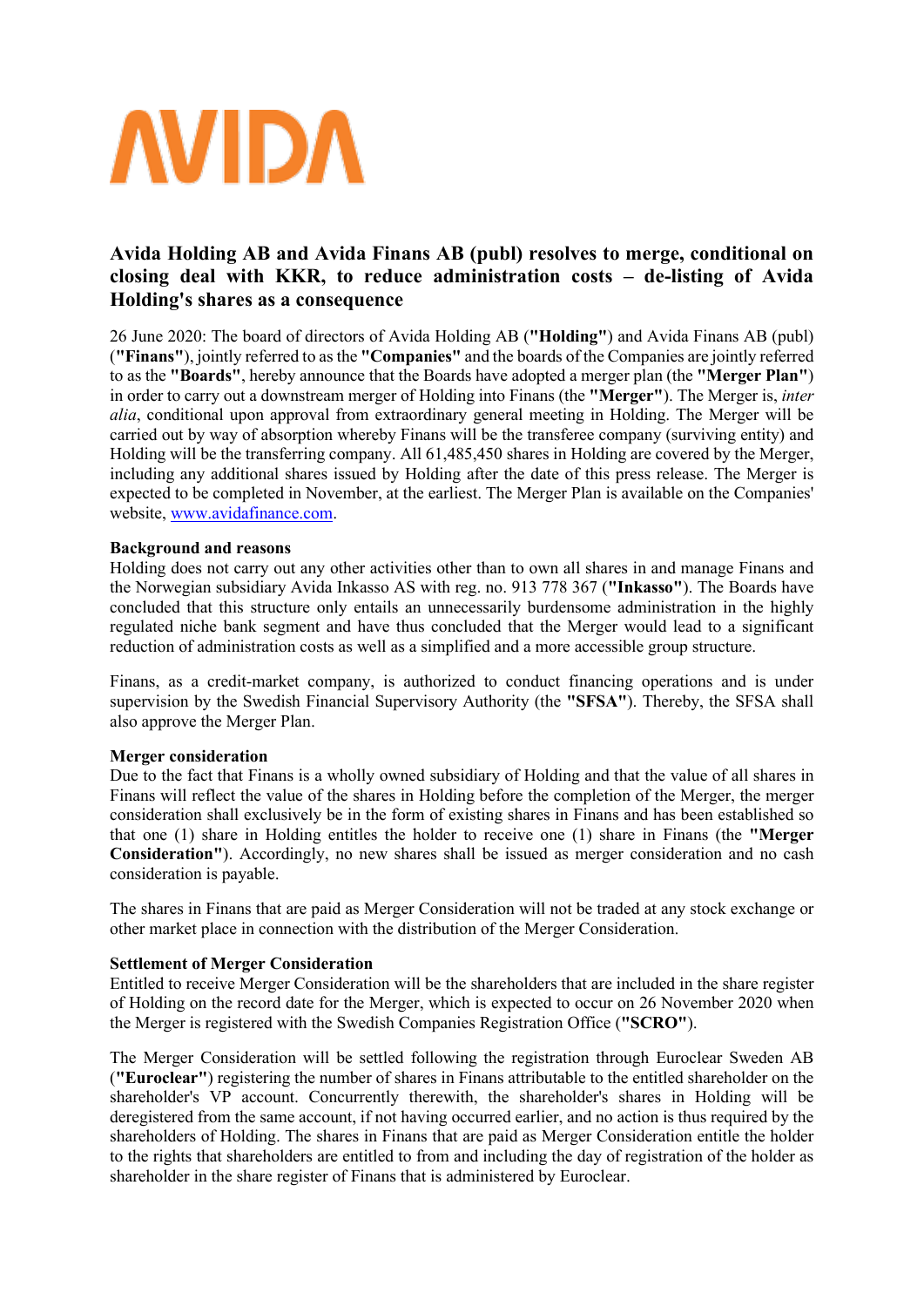If the shares in Holding are pledged at the time of settlement of the Merger Consideration, settlement will be made to the pledgee. If the shares in Holding are registered with a trustee, settlement will be made to the trustee.

# **Undertakings prior to the Merger**

Holding and Finans undertake, during the period until the completion of the Merger, to take all necessary steps to implement the Merger on the terms set out in the Merger Plan and to continue to conduct its respective operations as usual. Furthermore, Holding and Finans undertake not to, without the prior written consent of the other company:

- a) issue shares or other share related securities, or share split or combination of shares, unless the other company participating in the Merger carries out a corresponding issue, share split or combination of shares, so that the relationship of the shares in Holding and Finans is 1:1 in connection to the completion of the Merger; or
- b) conduct measures not already described in the Merger Plan, which result in, or alter existing, review by any competent authority and which are essential to be completed in order to carry out the Merger, such as the ownership assessment of Inkasso with exception from the ownership assessment specified as a condition for the Merger in paragraph (c) under the heading "Terms and conditions of the Merger" or change of the articles of association, with the exception of the amendments to be resolved by the extraordinary general meeting of Finans in relation to the Merger and as described in the Merger Plan.

# **Rights of holders of securities conveying special rights**

There are no outstanding warrants, convertibles or other securities with special rights in Holding at the time of this announcement. Further, there are no share related incentive programs for management or other employees in any of the Companies.

# **Terms and conditions of the Merger**

Completion of the Merger is conditional upon the following conditions:

- a) that the extraordinary general meeting in Holding resolves to approve the Merger Plan;
- b) that the extraordinary general meeting in Finans resolves on the combination of shares and share split, and approves the amendments of the articles of association necessary to carry out the Merger;
- c) that receipt of requisite approvals from the SFSA are granted of amendments of Finans' articles of association in accordance with subsection b) above;
- d) that the receipt of requisite permissions or approvals from Norwegian Financial Supervisory Authority are granted for Finans to become the new owner of Inkasso;
- e) that Eckern Finans Holding AB and FSK Eckern Finans Holding AB (**"KKR"**) subscribes for shares in Holding in accordance with subscription commitment dated on 26 May 2020;
- f) that the completion of the Merger not wholly or partially is made impossible or is substantially hampered by laws, court decisions, government rulings or alike; and
- g) that neither Holding nor Finans has breached the undertakings set out under the heading "Undertakings prior to the Merger" prior to the day when the Merger is registered in the Register of Companies with the SCRO in such a manner that would result in a material adverse effect for the Merger or the new group after the completion of the Merger.

If the conditions are not satisfied and if completion of the Merger has not occurred at the latest on 31 December 2020, the Merger will not be completed and the Merger Plan shall cease to be valid, however, that the Merger shall only be terminated and the Merger Plan cease to be valid to the extent this is permissible pursuant to applicable law, if the non-satisfaction is of material interest for the Merger. The Boards retain the right, by way of joint decision, in part or in full, to waive the above conditions.

The Boards have, to the extent permissible according to applicable law, the right, by way of joint decision, to decide to postpone the latest date for satisfaction of the conditions above from 31 December 2020 to a later date.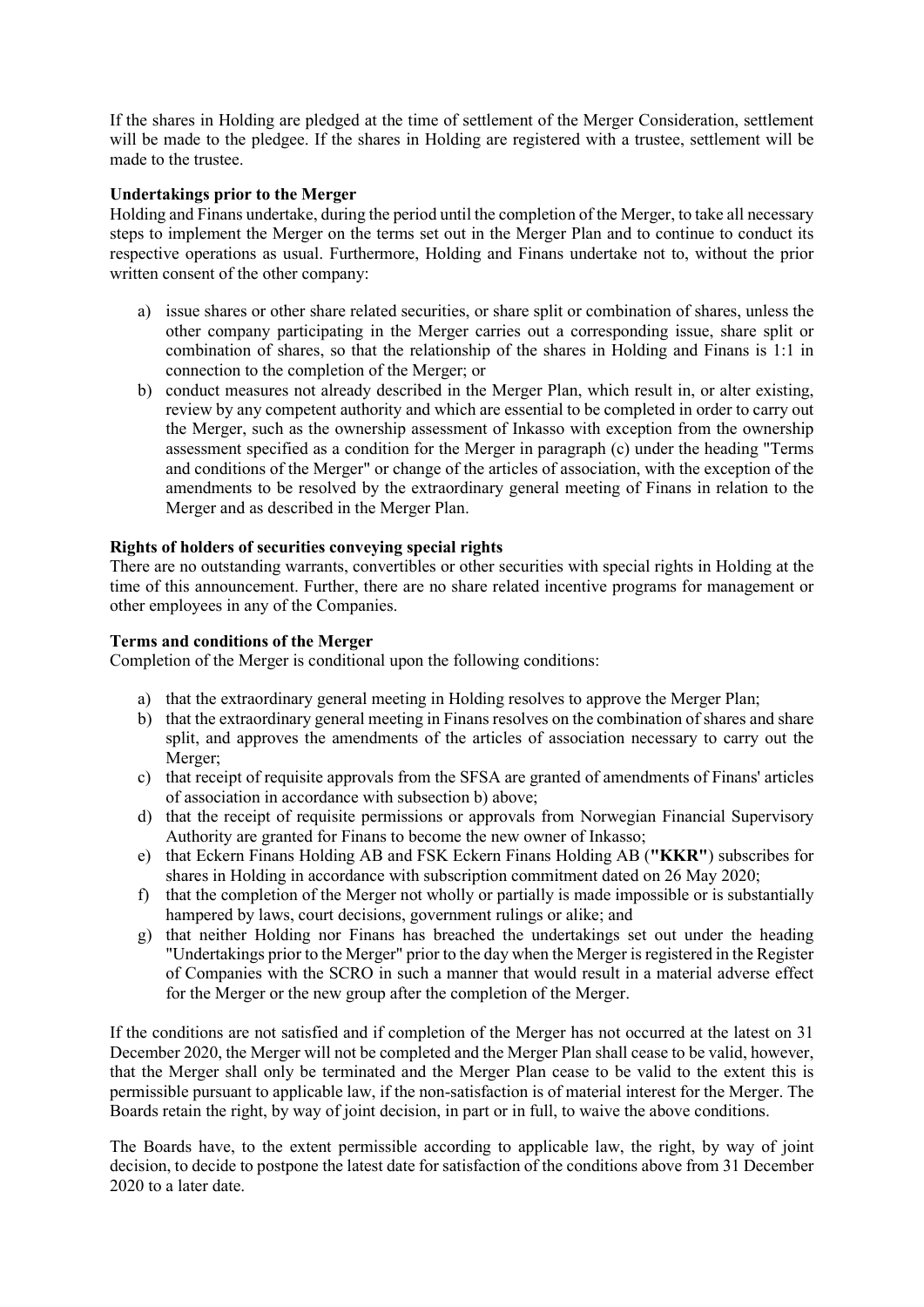# **Board of directors and executive management**

There are no planned changes of the board of directors or executive management in Finans following completion of the Merger. However, new board members may be appointed following subscription of shares in Holding by KKR.

In addition, there are currently no decisions on significant changes to Holding's or Finans' employees or to the current organization and operations, including the terms of employment and the geographical areas where the Companies operate.

# **Shareholding by Finans in Holding**

Finans does not own or control any shares in Holding, or other financial instruments, which give Finans a financial exposure equivalent to a holding in Holding.

#### **Financing**

The completion of the Merger is not dependent on any financing, as the Merger Consideration consists exclusively of existing shares in Finans.

#### **Scheduled date for dissolution of Holding**

Holding shall be dissolved and its assets and liabilities assumed by Finans as soon as the SCRO has registered the completed Merger in the Register of Companies, which is anticipated to occur within approximately six months from today's date. This is expected to occur no earlier than in November 2020. Holding and Finans will later announce on which day the SCRO will register the Merger.

# **Last day of trading in Holding's shares and de-listing**

Subject on approval by extraordinary general meeting of Holding, the shares of Holding will be de-listed in connection with the completion of the Merger and will thus no longer be traded at NOTC. The shares of Holding will thereafter cease to exist. For shareholders in Holding, the Merger does not entail any actual change in the net worth.

The last day of trading in Holding's share on NOTC is expected to be on 18 November 2020. Holding will later announce which day that will be the last day of trading in Holding's share.

#### **Ownership assessments by competent authorities**

The Merger triggers the requirement to carry out ownership assessments of the shareholders of Holding being the new ultimate direct owners of Finans and indirect owners of Inkasso, and the branches Avida Finans AB NUF and Avida Finans AB FIF after completion of the Merger. Such ownership assessment shall be made by the competent authorities in Sweden, Norway and Finland.

#### **Extraordinary general meetings**

The Boards will summon the shareholders in Finans and Holding respectively to extraordinary general meetings by separate resolutions. The notices of such extraordinary general meetings will be announced via separate press releases by the Companies.

# **Preliminary timetable and announcement of documents**

All dates below are preliminary and may be subject to change.

| <b>6 July 2020</b>   | Summon to extraordinary general meetings in Finans and Holding is        |
|----------------------|--------------------------------------------------------------------------|
|                      | published in the Swedish Official Gazette                                |
| <b>3 August 2020</b> | Extraordinary general meeting in Finans and Holding                      |
| 28 September 2020    | Assessment of ownership by the Norwegian Financial Supervisory Authority |
|                      | of Inkasso is approved                                                   |
| 6 October 2020       | SFSA approves the Merger Plan                                            |
| 18 November 2020     | Last day of trading in Holding's shares                                  |
| 26 November 2020     | Record day to participate in the Merger;                                 |
|                      | the SCRO registers the Merger;                                           |
|                      | Holding is dissolved; and                                                |
|                      | de-listing of Holding's shares                                           |